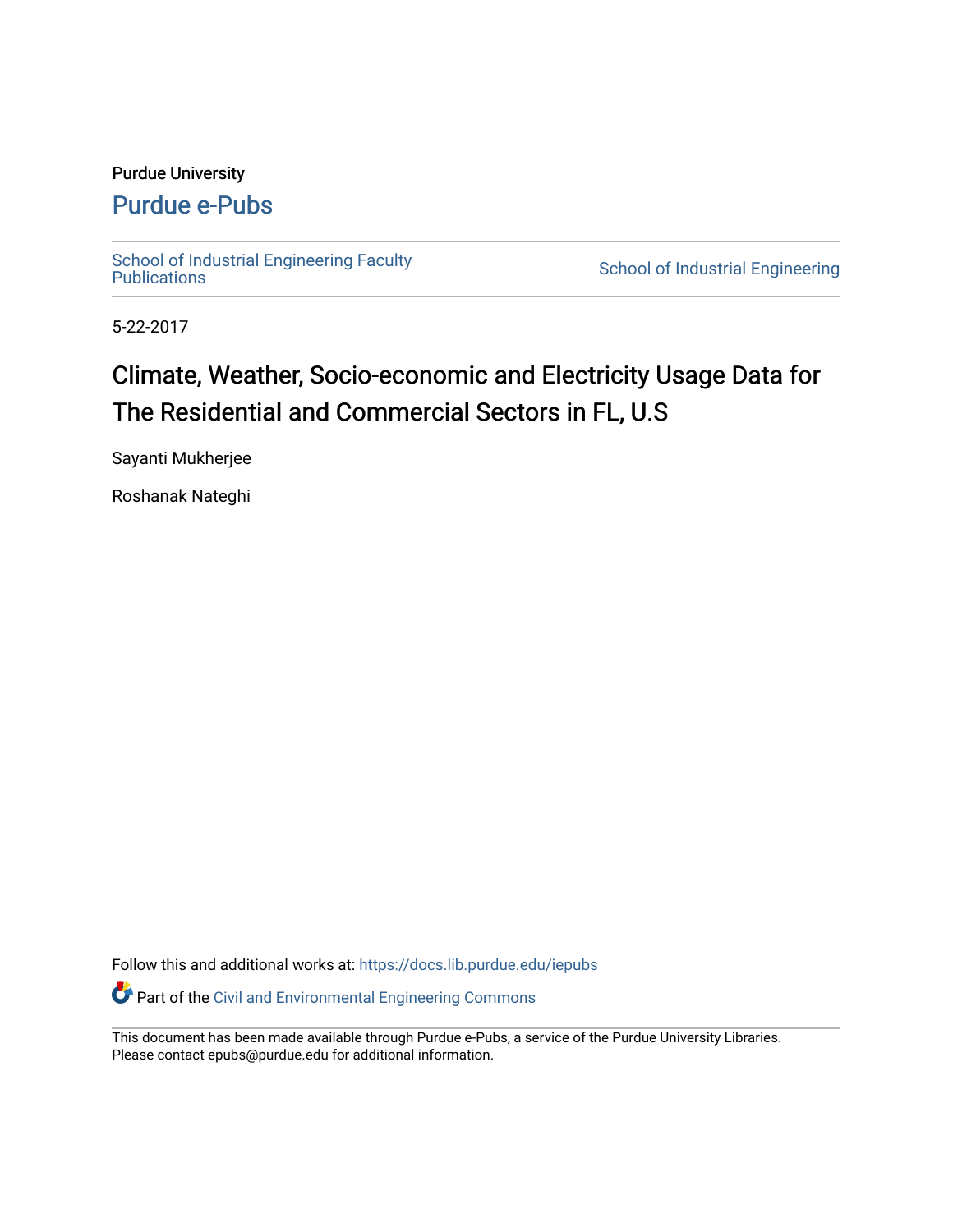

Contents lists available at [ScienceDirect](www.sciencedirect.com/science/journal/23523409)

Data in Brief

journal homepage: <www.elsevier.com/locate/dib>

Data Article

## Climate, weather, socio-economic and electricity usage data for the residential and commercial sectors in FL, U.S



Sayanti Mukherjee <sup>a,</sup>\*, Roshanak Nateghi <sup>b</sup>

<sup>a</sup> Lyles School of Civil Engineering, Purdue University, West Lafayette, IN 47907, USA b School of Industrial Engineering, Division of Environmental and Ecological Engineering, Purdue University, West Lafayette, IN 47907, USA

#### article info

Article history: Received 11 April 2017 Received in revised form 8 May 2017 Accepted 16 May 2017 Available online 22 May 2017

Keywords: Predictive energy analytics Climate-energy nexus Electricity consumption Residential and commercial electricity sectors

#### **ABSTRACT**

This paper presents the data that is used in the article entitled "Climate sensitivity of end-use electricity consumption in the built environment: An application to the state of Florida, United States" (Mukhopadhyay and Nateghi, 2017) [\[1\]](#page-4-0). The data described in this paper pertains to the state of Florida (during the period of January 1990 to November 2015). It can be classified into four categories of (i) state-level electricity consumption data; (ii) climate data; (iii) weather data; and (iv) socio-economic data. While, electricity consumption data and climate data are obtained at monthly scale directly from the source, the weather data was initially obtained at daily-level, and then aggregated to monthly level for the purpose of analysis. The time scale of socio-economic data varies from monthly-level to yearly-level. This dataset can be used to analyze the influence of climate and weather on the electricity demand as described in Mukhopadhyay and Nateghi (2017) [\[1\]](#page-4-0).

 $\odot$  2017 The Authors. Published by Elsevier Inc. This is an open access article under the CC BY license [\(http://creativecommons.org/licenses/by/4.0](http://creativecommons.org/licenses/by/4.0)/).

DOI of original article: http://dx.doi.org/10.1016/j.energy.2017.04.034

\* Corresponding author.

E-mail addresses: [sayanti.purdue@gmail.com](mailto:sayanti.purdue@gmail.com) (S. Mukherjee), [rnateghi@purdue.edu](mailto:rnateghi@purdue.edu) (R. Nateghi).

<http://dx.doi.org/10.1016/j.dib.2017.05.031>

2352-3409/& 2017 The Authors. Published by Elsevier Inc. This is an open access article under the CC BY license [\(http://creativecommons.org/licenses/by/4.0/](http://creativecommons.org/licenses/by/4.0)).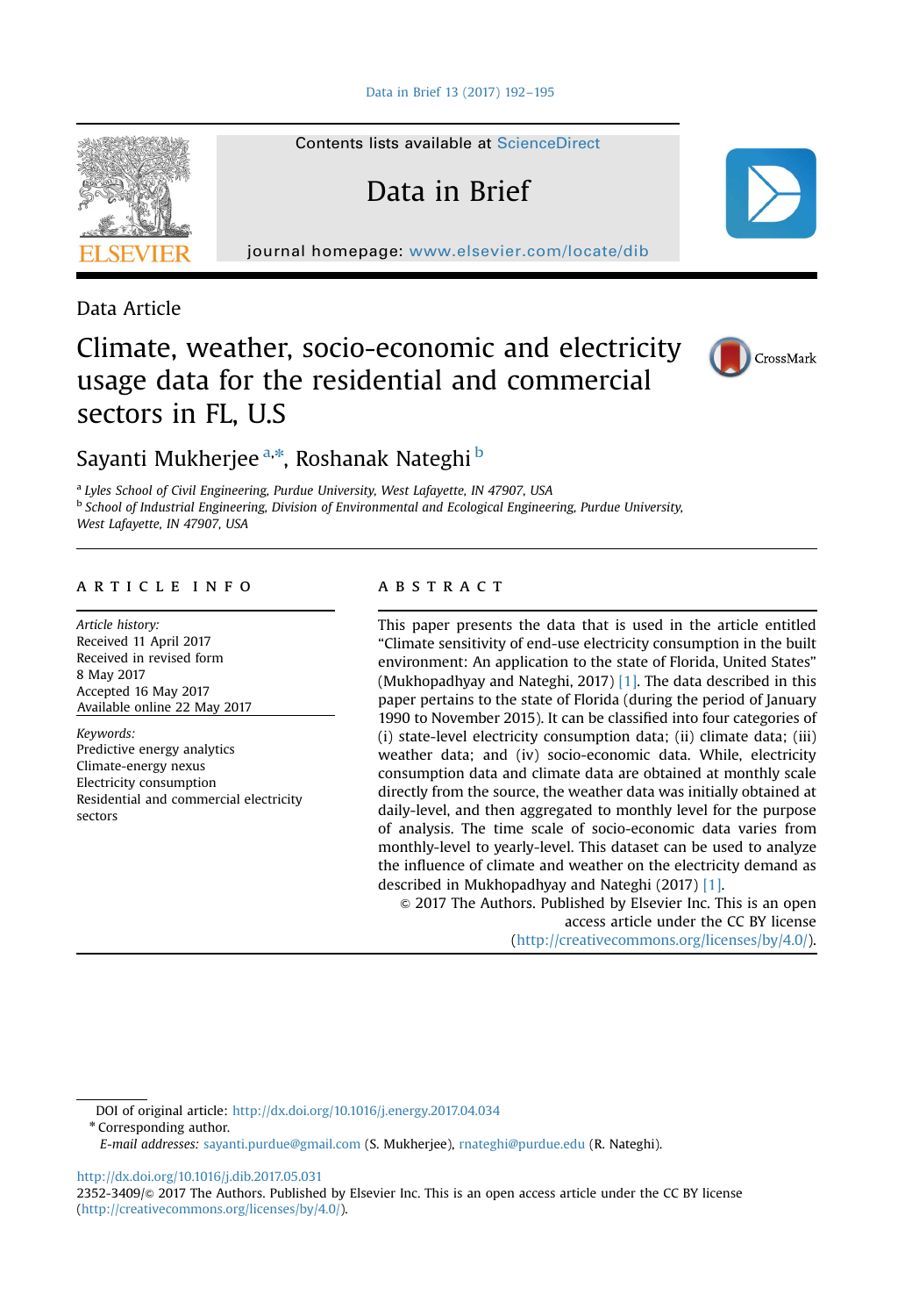| Subject area<br>More specific sub-<br>ject area | Energy<br>Electricity demand, Climate change                                                                                                                                                                                                                                                              |
|-------------------------------------------------|-----------------------------------------------------------------------------------------------------------------------------------------------------------------------------------------------------------------------------------------------------------------------------------------------------------|
| Type of data                                    | Table, Excel file                                                                                                                                                                                                                                                                                         |
| How data was<br>acquired                        | Using different publicly available datasets such as: (i) U.S. Energy Information<br>Administration (EIA) [form EIA-826] [2]; (ii) National Oceanic and Atmospheric<br>Administration (NOAA); (iii) National Climatic Data Center (NCDC); (iv) U.S.<br>Department of Labor; Bureau of Labor Statistics [3] |
| Data format                                     | Raw: Aggregated, Filtered                                                                                                                                                                                                                                                                                 |
| Experimental<br>factors                         | Not applicable                                                                                                                                                                                                                                                                                            |
| Experimental<br>features                        | Statistical analysis of the data leveraging a range of parametric and non-<br>parametric learning techniques to estimate the complex relationship between<br>electricity demand and, climate non-stationarity and climate change                                                                          |
| Data source<br>location                         | Florida. United States                                                                                                                                                                                                                                                                                    |
| Data accessibility                              | Data is available within this article in the link provided                                                                                                                                                                                                                                                |

#### Specifications Table

#### Value of the data

This dataset can be used for estimating the climate sensitivity of end-use electricity consumption in the residential and commercial sectors in FL, US.

It can be also used to estimate the inadequacy risks in the electric power sector under climate variability and change.

The aggregated and filtered data on end-use energy consumption, climate and weather variability, and socio-economic information can also be used by the scientific community to test various hypotheses of interest.

It can also be used by researchers and data analysts who wish to leverage statistical or econometric modeling techniques to characterize climate-energy nexus in the residential and commercial sectors.

#### 1. Data

The data presented in this article is included in a single excel file containing 35 variables. The excel file can be accessed from the link: [https://engineering.purdue.edu/LASCI/research-data/energy.](https://engineering.purdue.edu/LASCI/research-data/energy) The variable measures are given in both Metric System of Measurement and Imperial System of Measurement. [Table](#page-3-0) 1 summarizes the descriptions of all variables. This data contains valuable information related to electricity sales and revenue, electricity price, state-level climate and weather as well as socio-economic data obtained from four different data sources. The electricity sales data is trend-adjusted using the process as described in [\[1\].](#page-4-0)

#### 2. Experimental design, materials and methods

The data on end-use energy consumption, climate and weather, and the socio-economic information were obtained from various publicly available data sources such as U.S. Energy Information Administration (EIA) [form EIA-826] [\[2\]](#page-4-0), National Oceanic and Atmospheric Administration (NOAA), National Climatic Data Center (NCDC) and U.S. Department of Labor; Bureau of Labor Statistics [\[3\]](#page-4-0) respectively. The data spans from 1990 to 2015. The monthly end-use electricity consumption data was trend-adjusted as described in [\[1\].](#page-4-0) The daily weather data obtained from various weather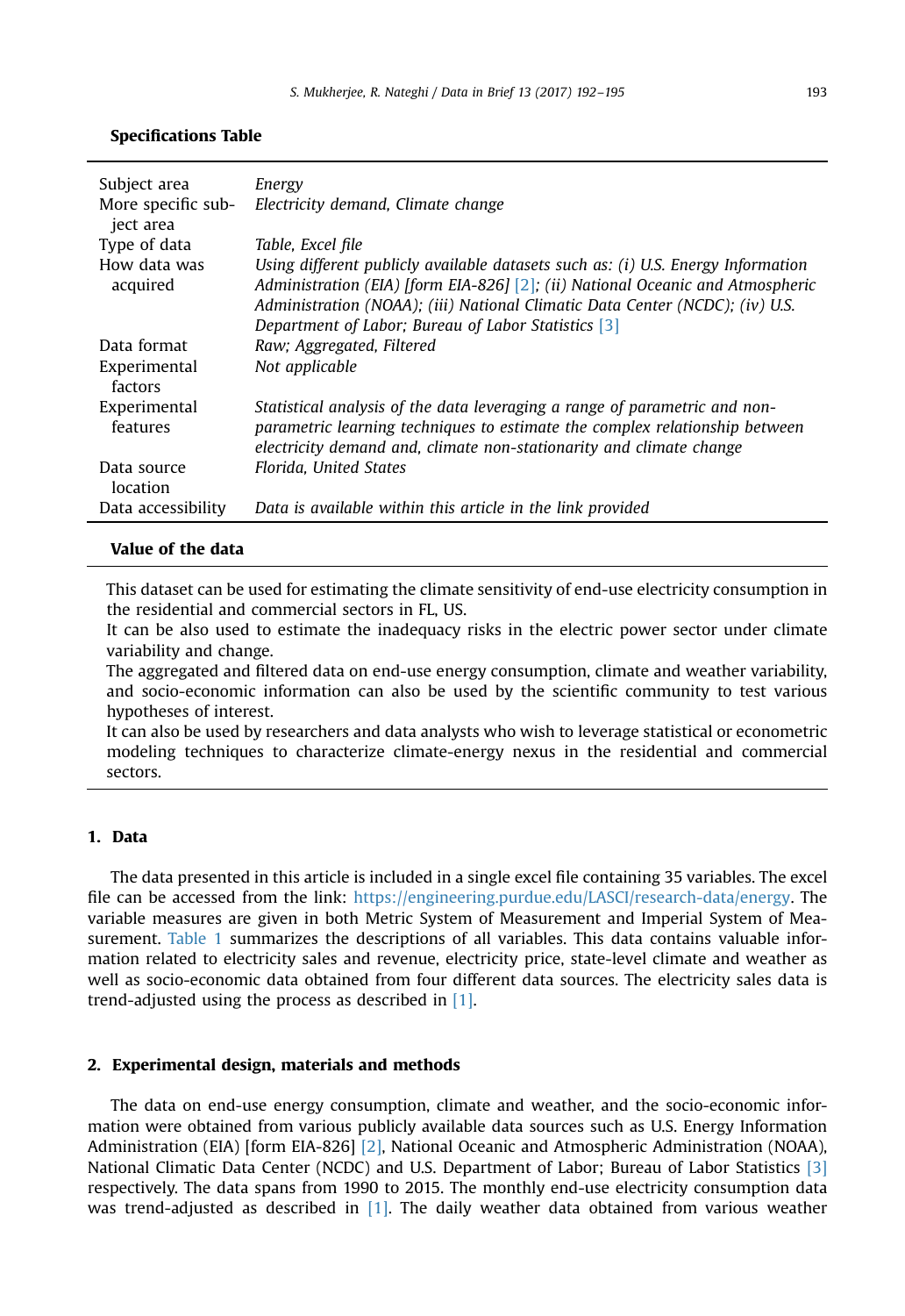<span id="page-3-0"></span>

| I<br>I |  |
|--------|--|
|        |  |

| Table 1                                            |  |  |  |
|----------------------------------------------------|--|--|--|
| Variable descriptions as contained in the dataset. |  |  |  |

| Variable types                  | Variable names   | <b>Description</b>                                                                                           |
|---------------------------------|------------------|--------------------------------------------------------------------------------------------------------------|
| <b>Electricity consumption</b>  |                  |                                                                                                              |
| Electricity price res.price     |                  | Electricity price in the residential sector (cents/kW h)                                                     |
|                                 | com.price        | Electricity price in the commercial sector (cents/kW h)                                                      |
| Electricity sales res.sales.adj |                  | Amount of electricity sales in residential sector trend-adjusted (GW h)                                      |
|                                 | com.sales.adj    | Amount of electricity sales in commercial sector trend-adjusted (GW h)                                       |
| <b>Climate variables</b>        |                  |                                                                                                              |
| Degree days                     | <b>HTDD</b>      | Heating degree days (Baseline = 21.1 $^{\circ}$ C <sup>a</sup> )                                             |
|                                 | CLDD             | Cooling degree days (Baseline = 21.1 $^{\circ}$ C <sup>a</sup> )                                             |
| Temperature                     | <b>MMXT</b>      | Monthly mean maximum temperature ( $°C$ , $\overline{c}$ F)                                                  |
|                                 | <b>MNTM</b>      | Monthly mean temperature ( $°C, \degree F$ )                                                                 |
|                                 | <b>MMNT</b>      | Monthly mean minimum temperature ( ${}^{\circ}C, {}^{\circ}F$ )                                              |
|                                 | <b>EMXT</b>      | Extreme maximum daily temperature observed in a month ( ${}^{\circ}C, {}^{\circ}F$ )                         |
|                                 | <b>EMNT</b>      | Extreme minimum daily temperature observed in a month ( ${}^{\circ}C, {}^{\circ}F$ )                         |
|                                 | DT90             | Number days in a month with maximum temperature $\geq$ 32.2 °C (90 °F)                                       |
|                                 | DT32             | Number days in a month with minimum temperature $\leq 0$ °C (32 °F)                                          |
|                                 | DT00             | Number days in a month with minimum temperature $\leq 17.8$ °C(0 °F)                                         |
|                                 | DX32             | Number days in a month with maximum temperature $\leq 0$ °C (32 °F)                                          |
| Precipitation                   | <b>EMXP</b>      | Extreme maximum daily precipitation observed in a month (mm, inches)                                         |
|                                 | <b>TPCP</b>      | Total precipitation in a month (mm, inches)                                                                  |
|                                 | TSNW             | Total snow fall in a month (mm, inches)                                                                      |
|                                 | <b>MXSD</b>      | Maximum snow depth observed in a month (mm, inches)                                                          |
|                                 | <b>DP10</b>      | Number of days with $\geq$ 25.4 mm (1.0 in.) of precipitation                                                |
|                                 | DP01             | Number of days with $\geq$ 2.54 mm (0.1 in.) of precipitation                                                |
|                                 | DP05             | Number of days with $\geq$ 12.7 mm (0.5 in.) of precipitation                                                |
| <b>Weather variables</b>        |                  |                                                                                                              |
| Temperature                     | <b>MDPT</b>      | Average monthly dew point temperature aggregated from daily dew point tem-<br>perature observations (°C, °F) |
| Visibility                      | <b>VISIB</b>     | Average daily meteorological visibility recorded over a month (km, miles)                                    |
| Wind Speed                      | <b>WDSP</b>      | Average daily wind speed recorded over a month (m/s, miles/hour)                                             |
|                                 | <b>MXSPD</b>     | Average daily maximum sustained wind speed recorded over a month (m/s, miles/hour)                           |
|                                 | <b>GUST</b>      | Average daily wind gust recorded over a month (m/s, miles/hour)                                              |
| Socio-economic variables        |                  |                                                                                                              |
| Labor                           | <b>LABOR</b>     | Labor force                                                                                                  |
| Employment                      | <b>EMP</b>       | Number of people in the labor force employed per month                                                       |
|                                 | <b>UNEMP</b>     | Number of people in the labor force unemployed per month                                                     |
|                                 | <b>UNEMPRATE</b> | Unemployment rate per month (%)                                                                              |
|                                 | <b>PCINCOME</b>  | Per capita income (USD)                                                                                      |
|                                 | <b>GSP</b>       | Real gross state product (million USD)                                                                       |
|                                 |                  |                                                                                                              |

<sup>a</sup> The balance point summer temperature value depends on the state under investigation. It increases with decreasing latitude. Normally, the balance point temperature for states is 18.3°C (65°F) 65 °F. The only exception is Florida with the lowest latitude at the center of population, for which such a low base value is incapable of generating a good model. Florida presented an anomalous situation where appropriate balance point temperature was determined to be 21.1 °C (70 °F) [\[4\].](#page-4-0)

stations was first station-averaged and then aggregated to monthly level data. The socio-economic data included both monthly and yearly level variables. The variables such as labor, employment, unemployment and unemployment rate contain monthly-level information while the per capita income and the real gross state product are measured at yearly-levels. These yearly level variables are considered to be constant for all the months during that particular year. All the variables were then aggregated using the year and the months as the nexus.

#### Acknowledgements

The authors thank Jingxian Fan for assistance in data collection. Funding for this project was provided by the NSF SEES #1555582 entitled Sustainable Energy Infrastructure Planning. The authors